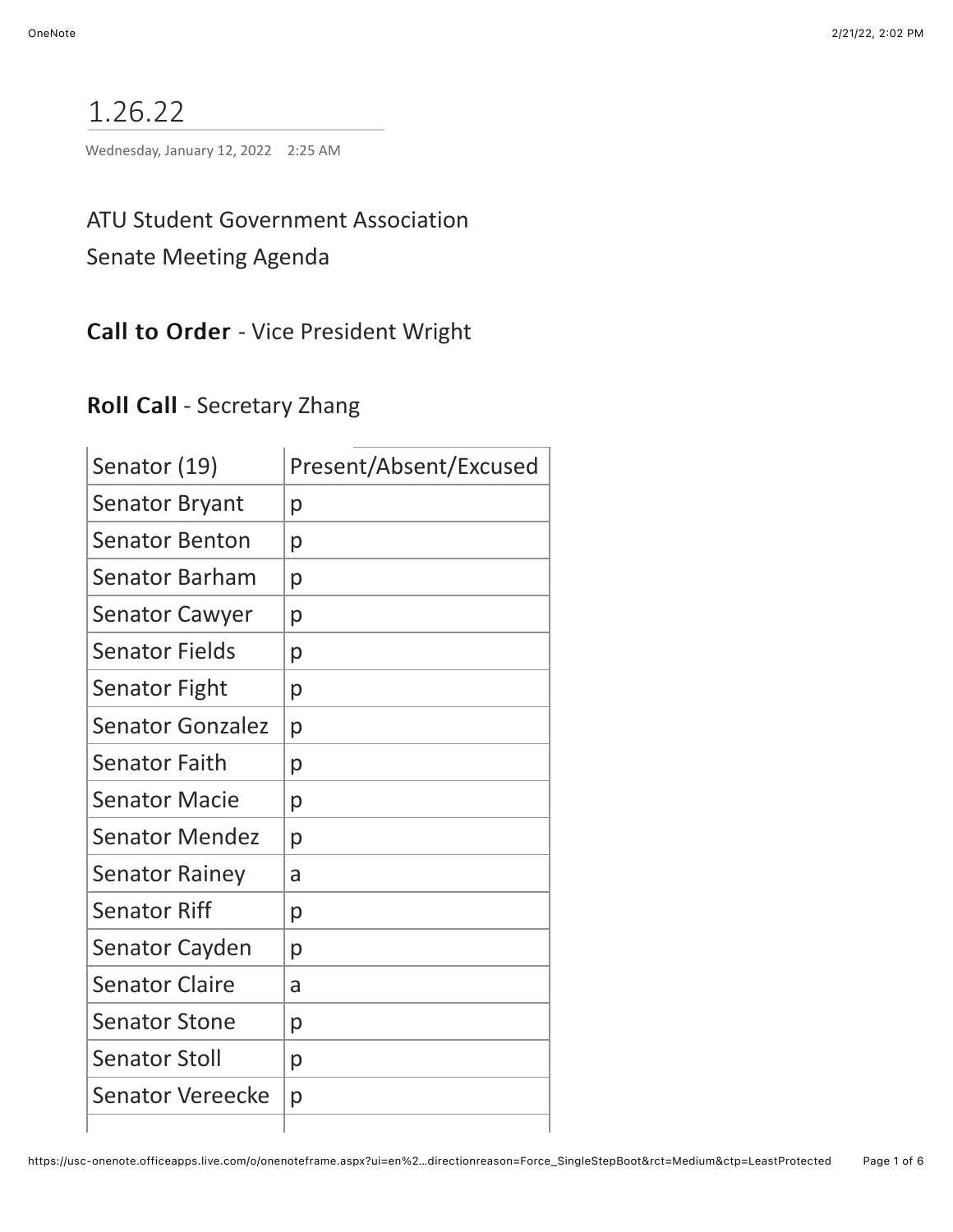| Senator Wheeler $ p $ |  |
|-----------------------|--|
| Senator White         |  |

### Approval of Minutes – President Shannon (Vice

President Wright)

#### **Officer Reports**

- Secretary of Diversity and Inclusion— Secretary Vasquez
	- Report:
		- Black History Month begins next Tuesday! DDI/CSS will be hosting a Kick Off event at 2 PM @ the Belltower so please go show your support as we celebrate the beginning of Black History Month!
			- I will be posting the events for BHM week by week in the GroupMe and mention them in meeting as well!
		- DDI/CSS will be taking a trip to the National Civil Rights Museum on February 18th! Flyers are posted around campus with the information to sign up! Sign-ups are due by February 11<sup>th</sup>!
- Secretary of Community Outreach— Secretary Brown
	- Report:
		- "I apologize for being absent for today's senate meeting. I had to go out of town for the week.
		- **EXECT:** Blood Drive will be happening soon on February 1-3! When it gets here, please share flyers.
		- **If you need hours, there is a volunteer** opportunity through the department of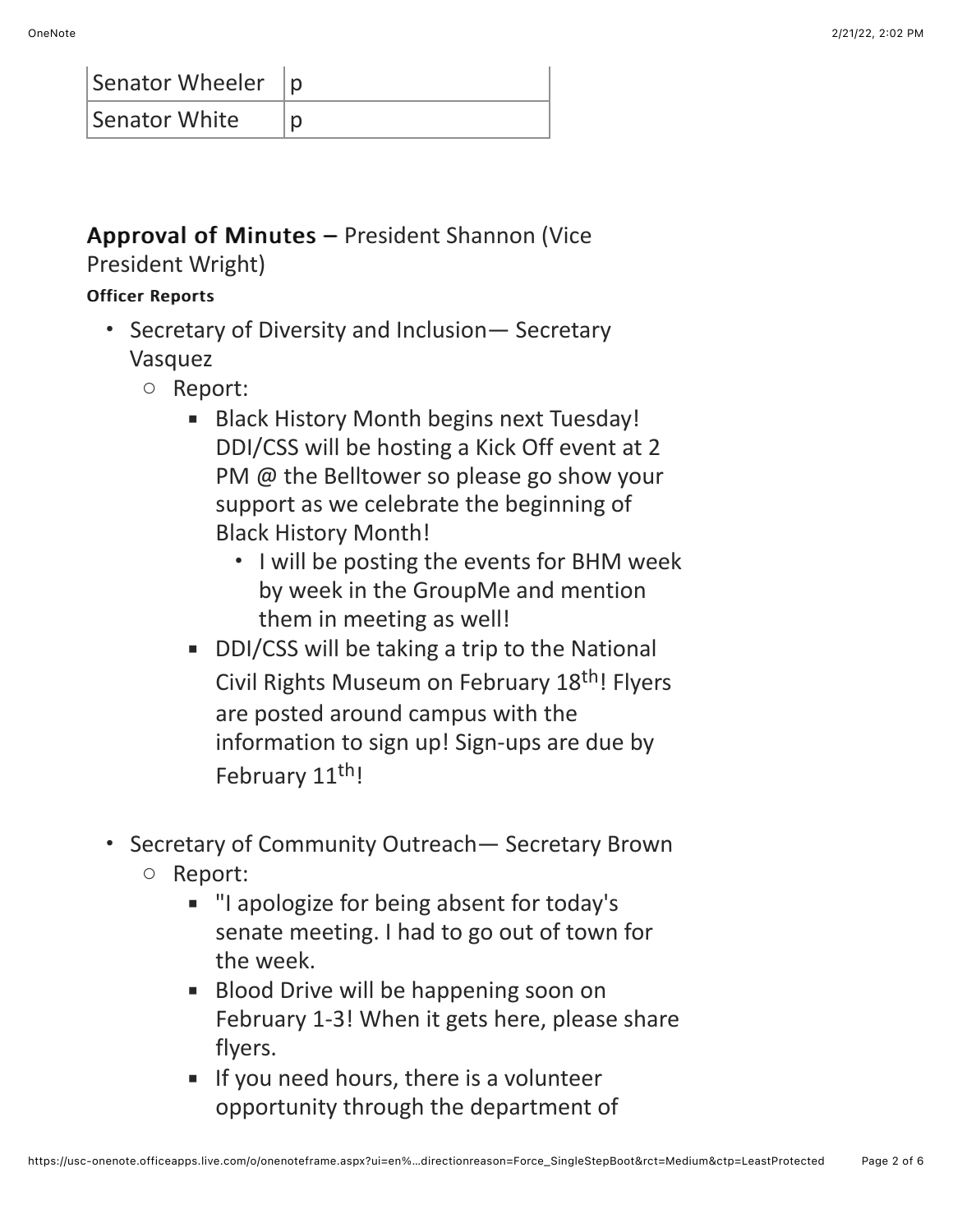emergency management. The Little Rock Airport exercise needs volunteers to help professionals in response and practice.

- **If you are interested or want more detail,** please let me know! My phone number is 479-282-8169 and my email is lbrown61@atu.edu"
- Secretary of Public Relations— Secretary Hitt
	- Report:
		- Happy Polo Day
		- **I** l will be scheduling new pictures once we get a full senate to keep the website updated!
		- Exec office hours will be posted on the social media and once I figure out the website
		- Who's Who applications are open for seniors so please apply!
- Secretary of Internal Affairs— Secretary Zhang
	- Report:
		- Meeting with Chelsea to put up the election details today at 3pm
		- 7 vacant senate positions (2 Sophomore, 1 junior, 1 senior, 3 senator at large)
		- Work with Secretary Hitt to put up election ads
		- Spread the words to the people around you that you think would be qualified for SGA and encourage them to apply by telling them the benefits of participating
		- Participate in the tabling for election (sign-up genius, 2 service hours required)
- Secretary of Student Development— Secretary Hiland
	- Report:
		- Wonder Week is coming up!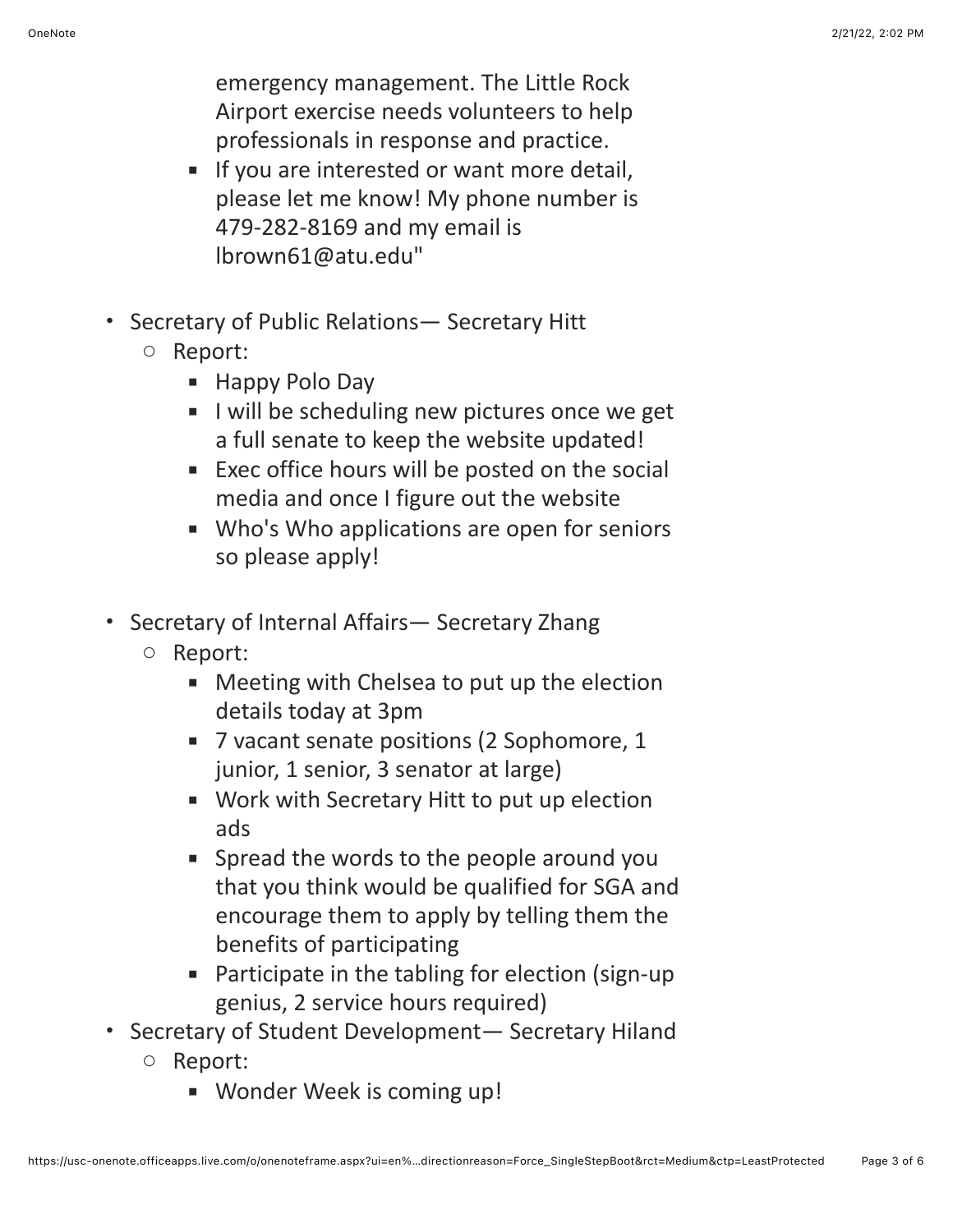- If been in contact with Chelsea to reach out to RSO to try and have as many people involved as possible.
- Secretary of Finance and Administration— Secretary Reynolds
	- Report:
		- Updated balance: \$14,700 + rollover balance
- Vice President— Vice President Wright
	- Report:
		- Needing to fill the role of Spirit Committee Head
		- Committee Heads, please respond in our GroupMe so that we can get a meeting in place
		- Would Jerry Committee be interested in assisting with Wonder Week?
		- Senators of Colleges- ask dean's about any cost increases
- Committee reports:
	- **EXECOMMITTEE: Senator Fight** 
		- No report
	- **EXECOMMITTEE: Senator OPEN**
	- ■ Traffic and Safety Committee: Senator Claire
		- ▪

▪

▪

- **Recycling Committee: Senator Riff**
- Food Committee: Senator Sosebee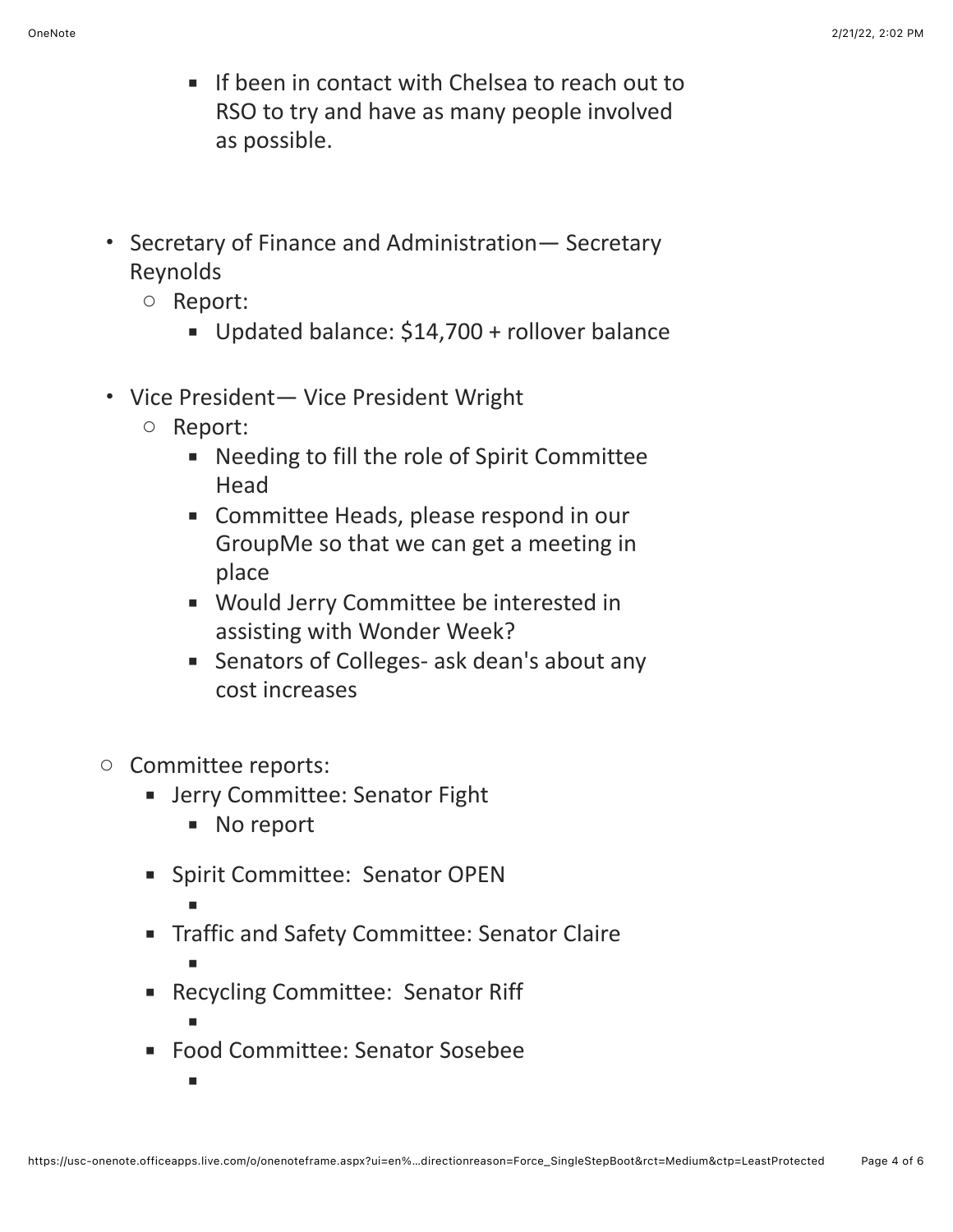- President— President Shannon
	- Report:
		- **Office Hours are finalized so be on the lookout** for when the executive board will be in the SIC
		- Remember there is an event planning check list on presence under the SGA tab
		- Wonder Week meeting this week to get everything finalized!
		- Tentative Schedule
			- January 26 Polo Day
			- February 1-3 Blood Drive
			- February 7-12 Wonder Week
			- April 4 Sexual Assault Prevention Walkathon
				- @ Bell Tower 3-5pm
				- Will need volunteers if anyone is interested

# Advisor Reports Advisor Reports

- Dean of Student Engagement— Kevin Solomon;
	- Report:
		- Updates for SGA Website
		- See Kevin for more info or email Colton Little if interested in Foundation's and Personal Finance self-paced class. Sign up if interested on the link.
		- Thank you everyone for wearing your polos & nametags!
		- 527 students & staff quarantined
- Associate Dean for Student Union & Campus Life Chelsea Lairamore
	- Report:
- Vice President for Student Affairs—Dr. Keegan **Nichols**